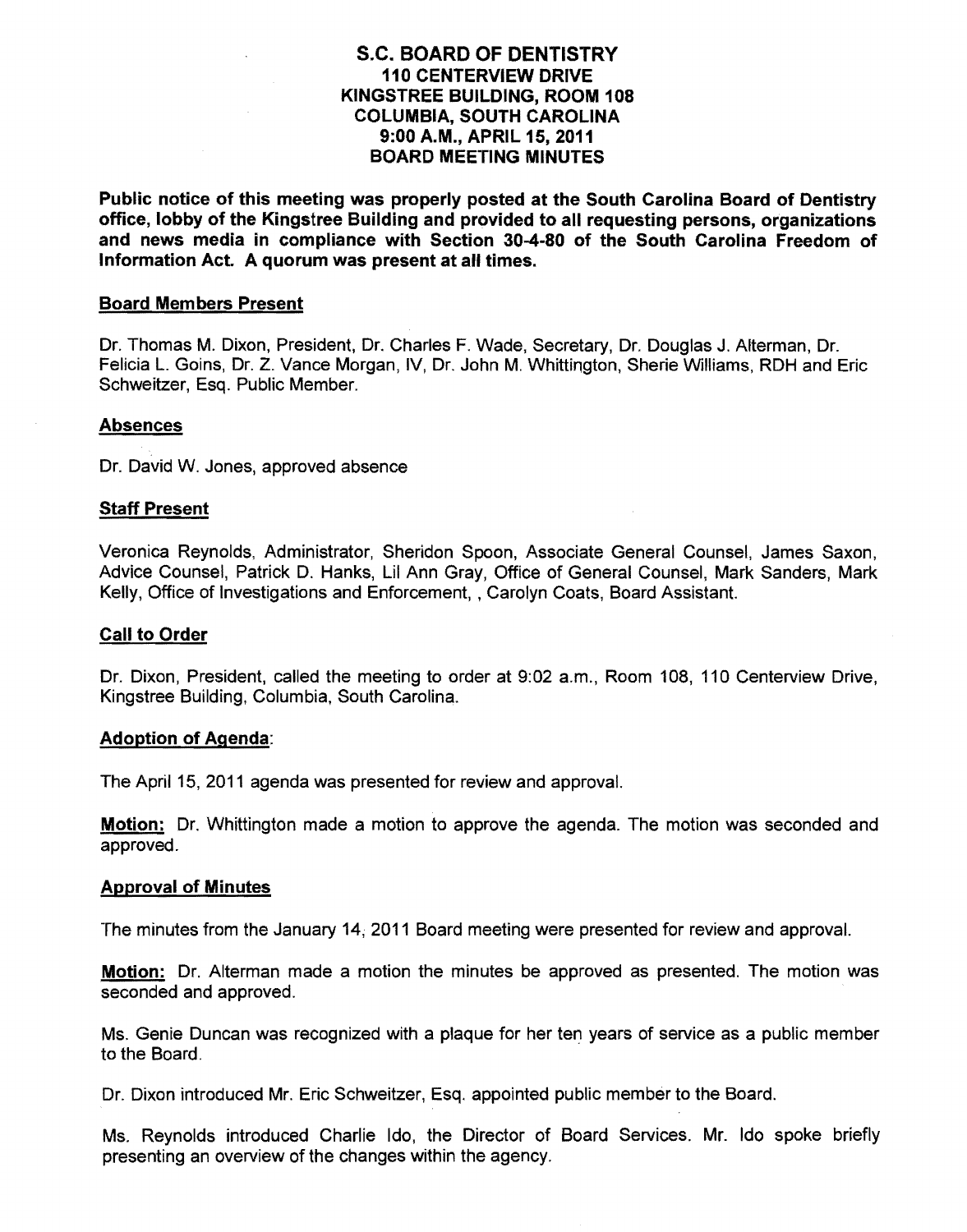## Ratification of Dentists/HygienistslTechnicians Licensed/Registered

Motion: Ms. Williams made a motion to ratify approval for the following applicants that met SRTA/CRDTS/ADEX/ADLEX/CREDENTIALS/DIPLOMATE requirements for licensure/reinstatement. The motion was seconded and approved.

## **Dentists**

Rafael Rivera, Jr., DDS Christine R. Biondi, DMD Paul N. Boscia, DMD Roque A. Penaloza, DDS

Tori-Thuy T. Conrad, DDS Monica E. Colon, DMD David M. Hassid, DMD<br>Nisha L. John, DDS Andrew G. Lewis, DDS Edward B. Sevetz, Jr., Catherine B. Laws, DDS Green B. Starnes, IV, DDS<br>
Jon M. Julian, DDS Michael C. Williams, DMD Jon M. Julian, DDS Michael C. Williams, DMD Benjamin M. Benzio, DMD Thomas J. Friedt, DDS (Anna A. Goldston, DMD (Darren A. Thompson, DDS)<br>
Neil T. Wrenn, DMD (Degory R. Campbell, DMD (Henry J. Ernst, DMD) Gregory R. Campbell, DMD ... Henry J. Ernst, DMD<br>Michael K. Meese, DDS ... Philip A. Shore, DMD

Nisha L. John, DDS **Andrew G. Lewis, DDS** Edward B. Sevetz, Jr., DMD Catherine B. Laws, DDS Green B. Starnes, IV, DDS Chad J. Vanourny, DDS

## AMERICAN BOARD DIPLOMATES

| Edward B. Sevetz, Jr., (OS) | Brian D. Olson, DMD (ENDO) | Christine R. Biondi, DMD |
|-----------------------------|----------------------------|--------------------------|
| (PD)                        |                            |                          |

Motion: Ms. Williams made a motion to ratify the approval of the following applicants that met all SRTAlCRDTS requirements for licensure. The motion was seconded and approved.

### Dental Hygienists

Rose M. Brown **Debra B. Kruse** Nicole R. Benzio Ta'Ashia S. Hamilton VyT. Nguyen Emily A. Williams Stacey M. Fisher **Alexia L. Gugino** Sherry A. Wham<br>
Jennifer R. Belling **S. State S. Curry State S. Curry** Jennifer R. Belling Jennie S. Curry Joanne Laprade Melissa L. Cornell

Elizabeth D. Beebe Jessica R. Messmer Adrienne S. Jones

Motion: Ms. Williams made a motion to ratify the approval of the following applicants that met all requirements for licensure. The motion was seconded and approved.

#### DENTAL/ORTHODONTIC TECHNICIANS

Christopher M. Hord (DT) David S. Thompson (DT) Barbara W. Wojdan, COT Jonathan H. Brooks, COT David W. Burrell, COT Jesse L. Gilley, COT Michael S. Jimerson, COT Samdra C. Marin, CDT John B. Treasure, COT David L. Hodson, COT

## HEARING

Consent Agreement (Private)

Motion: Dr. Goins made a motion to go into Executive Session The motion was seconded and approved.

Motion: Dr. Goins made a motion to return to Public Session. The motion was seconded and approved.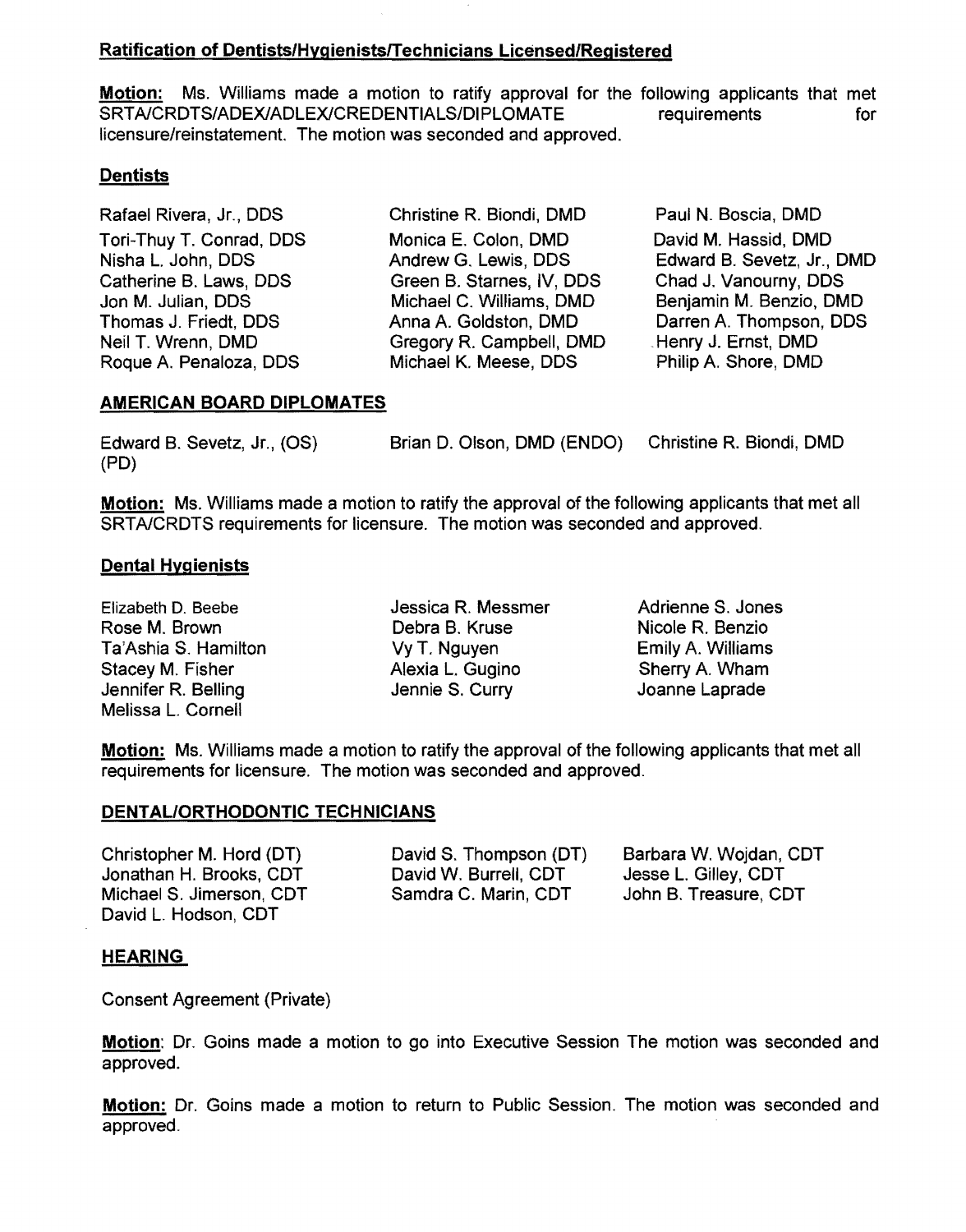Motion: Dr. Whittington made a motion to accept the Consent Agreement (Private). The motion was seconded and approved. Ms. Williams was the dissenting vote.

## HEARING

Consent Agreement (Private)

Motion: Dr. Whittington made a motion to forego the Executive Session and accept the Consent Agreement since the previous case and this case were companion cases. The motion was seconded and approved.

### HEARING

Memorandum of Agreement

Motion: Dr. Wade made a motion to go into Executive Session The motion was seconded and approved.

Motion: Dr. Alterman made a motion to return to Public Session. The motion was seconded and approved.

Motion: Dr. Wade made a motion the Board not accept the Memorandum of Agreement, but the Respondent be issued a letter of caution. The motion was seconded and approved

### HEALTH AND SAFETY INSTITUTE

Mr. Ralph Shenefelt, representative from Health and Safety Institute, presented an overview of his company and the company's CPR/CE courses. The Board advised Mr. Shenefelt it will review the materials before its next meeting and will make a decision at that time on the approval of the request to become a CPR course provider.

## DISCUSSION OF LATE PENALTIES FOR RENEWALS

Ms. Brandy Cheek made a personal appearance before the Board to request a waiver be granted of her late fees for renewal.

MOTION: Ms. Williams made a motion to deny Ms. Cheek's, request to have her penalties waived. The motion was seconded and approved.

Dr. Dixon directed Mr. Spoon to send a letter to Ms. Cheek of behalf of the Board informing her of its decision.

#### ADMINISTRATORS REPORT

Ms. Reynolds presented the Board members with a copy of the financial report.

A statistical report was given to the Board members indicating the number of active licensees.

Ms. Reynolds reminded the Board members of the AADB meeting to be held in Las Vegas, in October 2011. She informed the Board if any member plans to attend please let staff know soon as possible.

Ms. Reynolds reminded Board members the Statement of Economic Interest filed each year with the State Ethics Commission deadline is April 15, 2011. .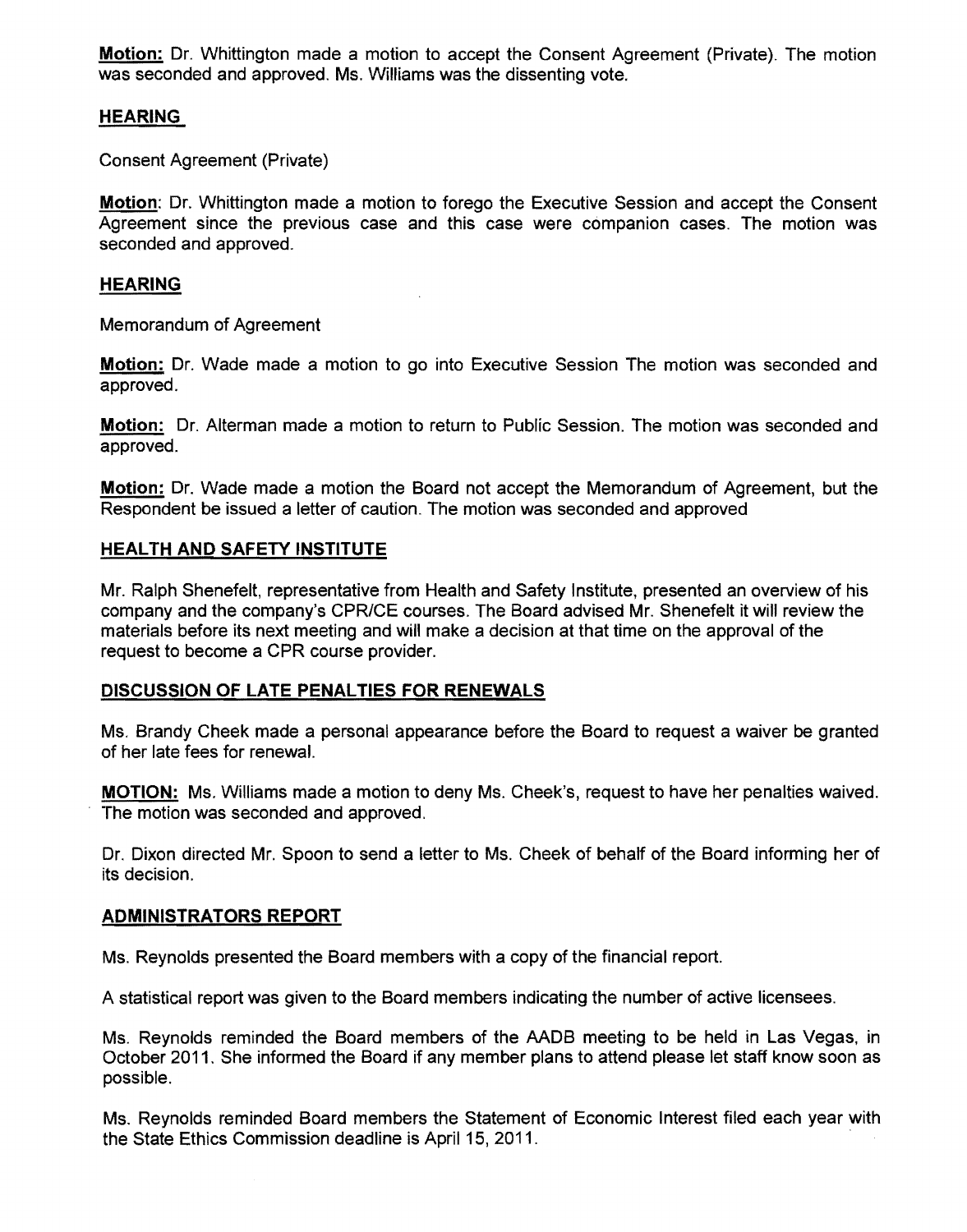# **INVESTIGATIVE REVIEW COMMITTEE REPORT**

Mr. Sanders, Office of Investigations and Enforcements, (OlE) presented four cases from the Investigative Review Committee (IRC) with recommendations to dismiss.

The statistical report presented by OlE indicated there were twenty complaints received during the period from January 1 through March 31, 2011. In the first quarter of 2011, five cases were dismissed and one letter of caution issued.

The Board stated there was a backlog of pending cases and it may become necessary that more investigators are needed to clear them up.

# **OFFICE OF GENERAL COUNSEL**

Patrick D. Hanks, Esq., Office of General Counsel (OGC) reported legal has ten open cases, five cases are pending action, three cases were Consent Agreements/Memorandum of Agreements and one case pending a Final Order hearing. He stated that one case was an appeal and eleven had been closed on or after January 1, 2010. The Board stated its concerns surrounding trend setting cases to be heard in a more urgent manner. The Board indicated it would prefer keeping the panel hearings in place. However, the Board strongly encourages legal to bring cases before the full board to help alleviate the backlog.

**Motion:** Mr. Eric Schweitzer made a motion to accept the IRC and OlE reports. The motion was seconded and approved.

## **REQUEST FOR APPROVAL OF CE HOURS WHEN VOLUNTEERING FOR COMMUNITY SERVICE**

**Motion:** Dr. Alterman made a motion the dental hygienists participating in the DAD projects be granted three (3) hours of continuing education credits. The motion was seconded and approved.

# **ANNOUNCEMENT OF SPECIALTY-LIMITATION OF PRACTICE TO ANNOUNCED SPECIALTY**

The Board discussed a request for an opinion using Implantology as a specialty after the dentist's name in South Carolina. Implantology is not listed or recognized as a specialty in this state and may not be placed behind the dentist's name.

# **AADB MEETING REPORT**

Dr. Wade and Ms. Reynolds attended the American Association of Dental Boards (AADB) Midyear conference held in Chicago on April  $9 - 10$ . Dr. Wade reported on the number of dental schools that had been opened and the number of dental schools that are closed. The concerns across the country are students that are placed on a waiting list to get into dental programs and the increasing cost to attend school. During the AADB meeting the topic of dental therapy was discussed and only two states, Minnesota and Alaska recognize the credential at the present.

Ms. Reynolds reported at the Administrator's exchange session, North Carolina discussed information related to the Federal Trade Commission (FTC) lawsuit filed against the Board on teeth whitening. The law suit was filed after North Carolina State Board of Dental Examiners made the decision to prohibit teeth whitening to be performed by non-dentists. The FTC contended that the dental board did not have sovereign status as an instrument of the State and therefore was subject to FTC regulation. The North Carolina Board countersued the FTC because they disagreed. The case is pending a court decision.